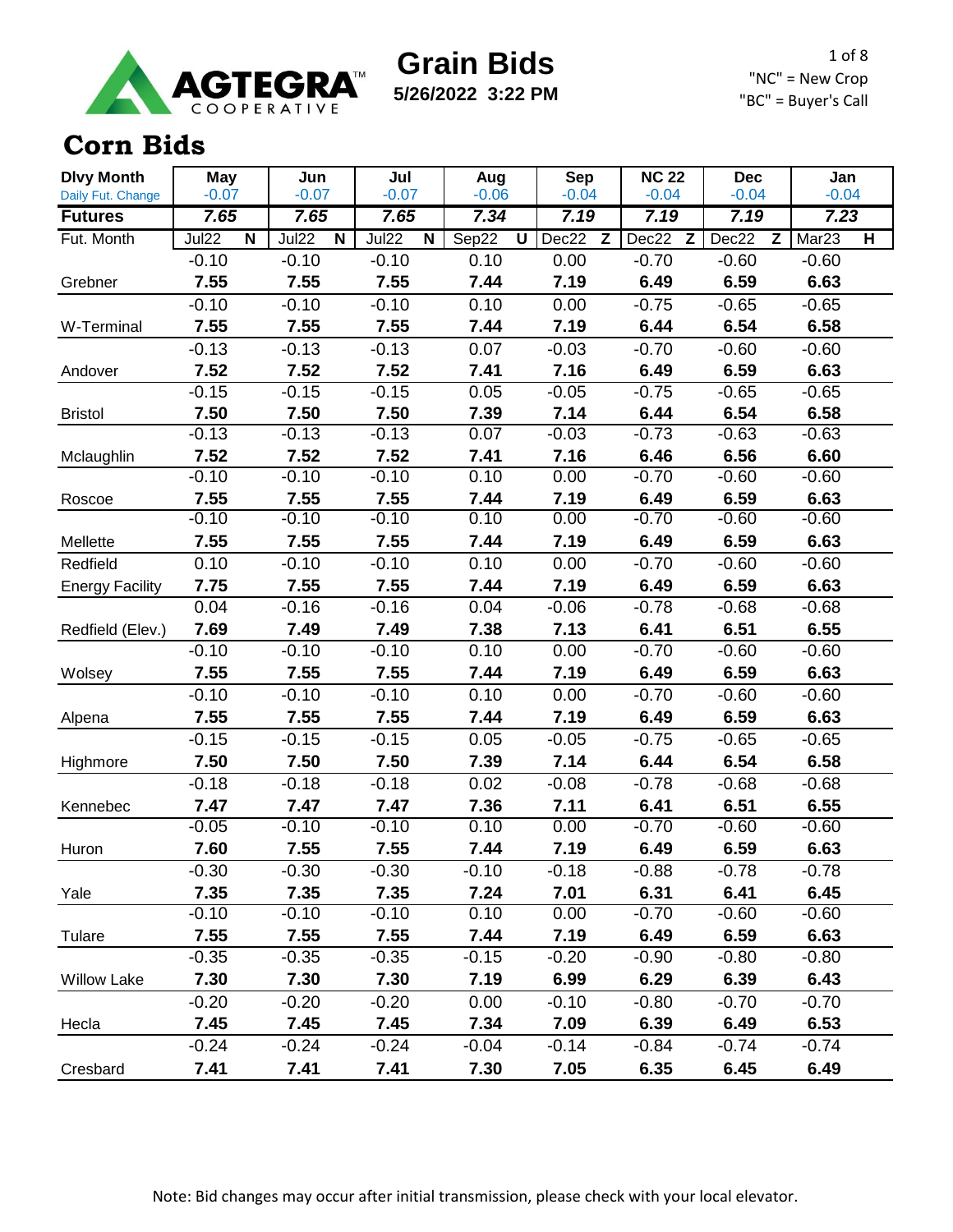

**5/26/2022 3:22 PM**

2 of 8 "NC" = New Crop "BC" = Buyer's Call

| <b>Dlvy Month</b> | <b>May</b>            | Jun                  | Jul        | Aug                   | <b>Sep</b> | <b>NC 22</b> | <b>Dec</b> | Jan                    |
|-------------------|-----------------------|----------------------|------------|-----------------------|------------|--------------|------------|------------------------|
| Daily Fut. Change | $-0.07$               | $-0.07$              | $-0.07$    | $-0.06$               | $-0.04$    | $-0.04$      | $-0.04$    | $-0.04$                |
| <b>Futures</b>    | 7.65                  | 7.65                 | 7.65       | 7.34                  | 7.19       | 7.19         | 7.19       | 7.23                   |
| Fut. Month        | Jul22<br>$\mathsf{N}$ | Jul22<br>$\mathbf N$ | Jul22<br>N | Sep22<br>$\mathsf{U}$ | Dec22<br>Z | Dec22 Z      | Dec22<br>Z | Mar <sub>23</sub><br>H |
|                   | $-0.10$               | $-0.10$              | $-0.10$    | 0.10                  | 0.00       | $-0.70$      | $-0.60$    | $-0.60$                |
| Sun Terminal      | 7.55                  | 7.55                 | 7.55       | 7.44                  | 7.19       | 6.49         | 6.59       | 6.63                   |
|                   | $-0.10$               | $-0.10$              | $-0.10$    | 0.10                  | 0.00       | $-0.70$      | $-0.60$    | $-0.60$                |
| Craven            | 7.55                  | 7.55                 | 7.55       | 7.44                  | 7.19       | 6.49         | 6.59       | 6.63                   |
|                   | $-0.18$               | $-0.18$              | $-0.18$    | 0.02                  | $-0.08$    | $-0.78$      | $-0.68$    | $-0.68$                |
| Java              | 7.47                  | 7.47                 | 7.47       | 7.36                  | 7.11       | 6.41         | 6.51       | 6.55                   |
|                   | $-0.19$               | $-0.19$              | $-0.19$    | 0.01                  | $-0.09$    | $-0.79$      | $-0.69$    | $-0.69$                |
| Leola             | 7.46                  | 7.46                 | 7.46       | 7.35                  | 7.10       | 6.40         | 6.50       | 6.54                   |
|                   | $-0.15$               | $-0.15$              | $-0.15$    | 0.05                  | $-0.05$    | $-0.75$      | $-0.65$    | $-0.65$                |
| Northville        | 7.50                  | 7.50                 | 7.50       | 7.39                  | 7.14       | 6.44         | 6.54       | 6.58                   |
|                   | $-0.10$               | $-0.10$              | $-0.10$    | 0.10                  | 0.00       | $-0.70$      | $-0.60$    | $-0.60$                |
| <b>Bowdle</b>     | 7.55                  | 7.55                 | 7.55       | 7.44                  | 7.19       | 6.49         | 6.59       | 6.63                   |
|                   | $-0.26$               | $-0.26$              | $-0.26$    | $-0.06$               | $-0.16$    | $-0.86$      | $-0.76$    | $-0.76$                |
| Herreid           | 7.39                  | 7.39                 | 7.39       | 7.28                  | 7.03       | 6.33         | 6.43       | 6.47                   |
|                   | $-0.29$               | $-0.29$              | $-0.29$    | $-0.09$               | $-0.19$    | $-0.89$      | $-0.79$    | $-0.79$                |
| Pollock           | 7.36                  | 7.36                 | 7.36       | 7.25                  | 7.00       | 6.30         | 6.40       | 6.44                   |
|                   | $-0.29$               | $-0.29$              | $-0.29$    | $-0.09$               | $-0.19$    | $-0.89$      | $-0.79$    | $-0.79$                |
| Hague             | 7.36                  | 7.36                 | 7.36       | 7.25                  | 7.00       | 6.30         | 6.40       | 6.44                   |
|                   | $-0.17$               | $-0.17$              | $-0.17$    | 0.03                  | $-0.07$    | $-0.77$      | $-0.67$    | $-0.67$                |
| Warner            | 7.48                  | 7.48                 | 7.48       | 7.37                  | 7.12       | 6.42         | 6.52       | 6.56                   |
|                   | $-0.22$               | $-0.22$              | $-0.22$    | $-0.02$               | $-0.12$    | $-0.82$      | $-0.72$    | $-0.72$                |
| Lebanon           | 7.43                  | 7.43                 | 7.43       | 7.32                  | 7.07       | 6.37         | 6.47       | 6.51                   |
|                   | $-0.24$               | $-0.24$              | $-0.24$    | $-0.04$               | $-0.14$    | $-0.84$      | $-0.74$    | $-0.74$                |
| Faulkton          | 7.41                  | 7.41                 | 7.41       | 7.30                  | 7.05       | 6.35         | 6.45       | 6.49                   |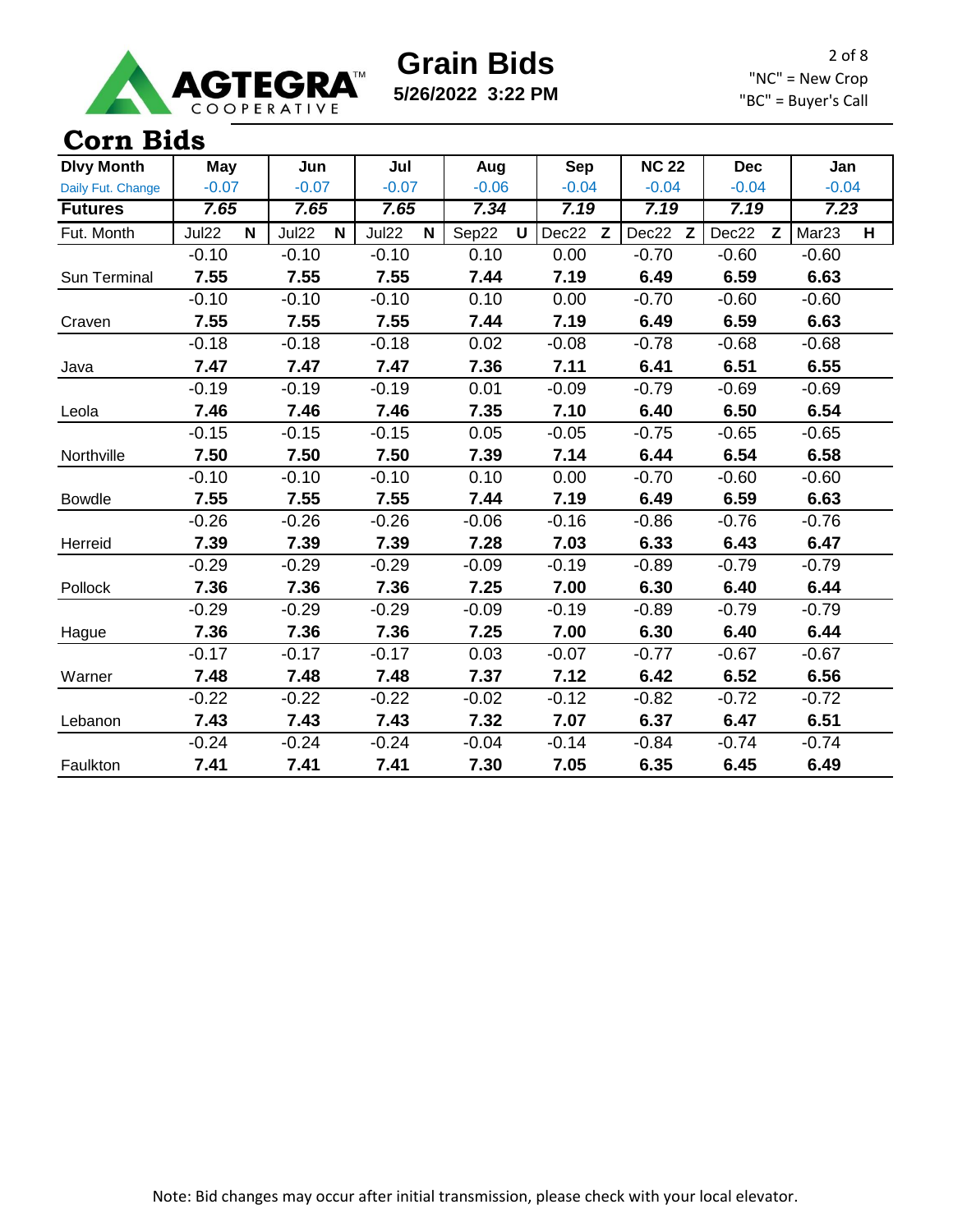

**5/26/2022 3:22 PM**

3 of 8 "NC" = New Crop "BC" = Buyer's Call

## **Soybean Bids**

| <b>Dlvy Month</b>   | <b>May</b> |           | Jun   |           | Jul   |    | Aug   |   | <b>NC 22</b> |                           | <b>Dec</b> | Jan        | Mar               |   |
|---------------------|------------|-----------|-------|-----------|-------|----|-------|---|--------------|---------------------------|------------|------------|-------------------|---|
| Daily Fut. Change   | 0.39       |           | 0.39  |           | 0.39  |    | 0.39  |   | 0.32         |                           | 0.30       | 0.30       | 0.25              |   |
| <b>Futures</b>      | 16.59      |           | 16.59 |           | 16.59 |    | 16.59 |   | 15.45        |                           | 15.47      | 15.47      | 15.37             |   |
| Fut. Month          | Aug22      | Q         | Aug22 | Q         | Aug22 | Q  | Aug22 | Q | Nov22        | $\boldsymbol{\mathsf{X}}$ | Jan23<br>F | Jan23<br>F | Mar <sub>23</sub> | H |
|                     |            |           |       |           |       |    |       |   |              |                           |            |            |                   |   |
|                     | 0.42       |           | 0.42  |           | 0.42  |    | 0.42  |   | $-0.20$      |                           | $-0.20$    | $-0.20$    | $-0.20$           |   |
| <b>AGP Aberdeen</b> | 17.01      |           | 17.01 |           | 17.01 |    | 17.01 |   | 15.25        |                           | 15.27      | 15.27      | 15.17             |   |
|                     | 0.32       |           | 0.37  |           | 0.42  |    | 0.42  |   | $-0.30$      |                           | $-0.30$    | $-0.30$    | $-0.30$           |   |
| <b>AGP Dawson</b>   | 16.91      |           | 16.96 |           | 17.01 |    | 17.01 |   | 15.15        |                           | 15.17      | 15.17      | 15.07             |   |
|                     | 0.27       |           | 0.27  |           | 0.27  |    | 0.27  |   | $-0.45$      |                           | $-0.30$    | $-0.30$    | $-0.30$           |   |
| Grebner             | 16.86      |           | 16.86 |           | 16.86 |    | 16.86 |   | 15.00        |                           | 15.17      | 15.17      | 15.07             |   |
|                     | 0.22       |           | 0.22  |           | 0.22  |    | 0.22  |   | $-0.45$      |                           | $-0.30$    | $-0.35$    | $-0.35$           |   |
| Andover             | 16.81      |           | 16.81 |           | 16.81 |    | 16.81 |   | 15.00        |                           | 15.17      | 15.12      | 15.02             |   |
|                     | 0.22       |           | 0.22  |           | 0.22  |    | 0.22  |   | $-0.45$      |                           | $-0.30$    | $-0.35$    | $-0.35$           |   |
| <b>Bristol</b>      | 16.81      | <b>BC</b> | 16.81 | <b>BC</b> | 16.81 | BC | 16.81 |   | BC 15.00 BC  |                           | 15.17 BC   | 15.12      | 15.02             |   |
|                     | 0.02       |           | 0.02  |           | 0.02  |    | 0.02  |   | $-0.55$      |                           | $-0.55$    | $-0.45$    | $-0.45$           |   |
| Mclaughlin          | 16.61      |           | 16.61 |           | 16.61 |    | 16.61 |   | 14.90        |                           | 14.92      | 15.02      | 14.92             |   |
|                     | 0.07       |           | 0.07  |           | 0.07  |    | 0.07  |   | $-0.45$      |                           | $-0.30$    | $-0.30$    | $-0.40$           |   |
| Roscoe              | 16.66      |           | 16.66 |           | 16.66 |    | 16.66 |   | 15.00        |                           | 15.17      | 15.17      | 14.97             |   |
|                     | 0.22       |           | 0.22  |           | 0.22  |    | 0.22  |   | $-0.45$      |                           | $-0.45$    | $-0.45$    | $-0.45$           |   |
| Mellette            | 16.81      |           | 16.81 |           | 16.81 |    | 16.81 |   | 15.00        |                           | 15.02      | 15.02      | 14.92             |   |
|                     | 0.17       |           | 0.17  |           | 0.17  |    | 0.17  |   | $-0.50$      |                           | $-0.50$    | $-0.50$    | $-0.50$           |   |
| Redfield            | 16.76      |           | 16.76 |           | 16.76 |    | 16.76 |   | 14.95        |                           | 14.97      | 14.97      | 14.87             |   |
|                     | 0.17       |           | 0.17  |           | 0.17  |    | 0.17  |   | $-0.45$      |                           | $-0.45$    | $-0.45$    | $-0.45$           |   |
| Wolsey              | 16.76      |           | 16.76 |           | 16.76 |    | 16.76 |   | 15.00        |                           | 15.02      | 15.02      | 14.92             |   |
|                     | 0.17       |           | 0.17  |           | 0.17  |    | 0.17  |   | $-0.45$      |                           | $-0.45$    | $-0.45$    | $-0.45$           |   |
| Alpena              | 16.76      |           | 16.76 |           | 16.76 |    | 16.76 |   | 15.00        |                           | 15.02      | 15.02      | 14.92             |   |
|                     | 0.12       |           | 0.12  |           | 0.12  |    | 0.12  |   | $-0.50$      |                           | $-0.50$    | $-0.50$    | $-0.50$           |   |
| Highmore            | 16.71      |           | 16.71 |           | 16.71 |    | 16.71 |   | 14.95        |                           | 14.97      | 14.97      | 14.87             |   |
|                     | 0.07       |           | 0.07  |           | 0.07  |    | 0.07  |   | $-0.55$      |                           | $-0.55$    | $-0.55$    | $-0.55$           |   |
| Kennebec            | 16.66      |           | 16.66 |           | 16.66 |    | 16.66 |   | 14.90        |                           | 14.92      | 14.92      | 14.82             |   |
|                     | 0.12       |           | 0.12  |           | 0.12  |    | 0.12  |   | $-0.45$      |                           | $-0.45$    | $-0.45$    | $-0.45$           |   |
| Huron               | 16.71      |           | 16.71 |           | 16.71 |    | 16.71 |   | 15.00        |                           | 15.02      | 15.02      | 14.92             |   |
|                     | 0.12       |           | 0.12  |           | 0.12  |    | 0.12  |   | $-0.45$      |                           | $-0.45$    | $-0.45$    | $-0.45$           |   |
| Yale                | 16.71      |           | 16.71 |           | 16.71 |    | 16.71 |   | 15.00        |                           | 15.02      | 15.02      | 14.92             |   |
|                     | 0.12       |           | 0.12  |           | 0.12  |    | 0.12  |   | $-0.45$      |                           | $-0.45$    | $-0.45$    | $-0.45$           |   |
| <b>Willow Lake</b>  | 16.71      |           | 16.71 |           | 16.71 |    | 16.71 |   | 15.00        |                           | 15.02      | 15.02      | 14.92             |   |
|                     | 0.12       |           | 0.12  |           | 0.12  |    | 0.12  |   | $-0.55$      |                           | $-0.55$    | $-0.55$    | $-0.55$           |   |
| Cresbard            | 16.71      |           | 16.71 |           | 16.71 |    | 16.71 |   | 14.90        |                           | 14.92      | 14.92      | 14.82             |   |
|                     | 0.12       |           | 0.12  |           | 0.12  |    | 0.12  |   | $-0.45$      |                           | $-0.30$    | $-0.40$    | $-0.40$           |   |
| Craven              | 16.71      |           | 16.71 |           | 16.71 |    | 16.71 |   | 15.00        |                           | 15.17      | 15.07      | 14.97             |   |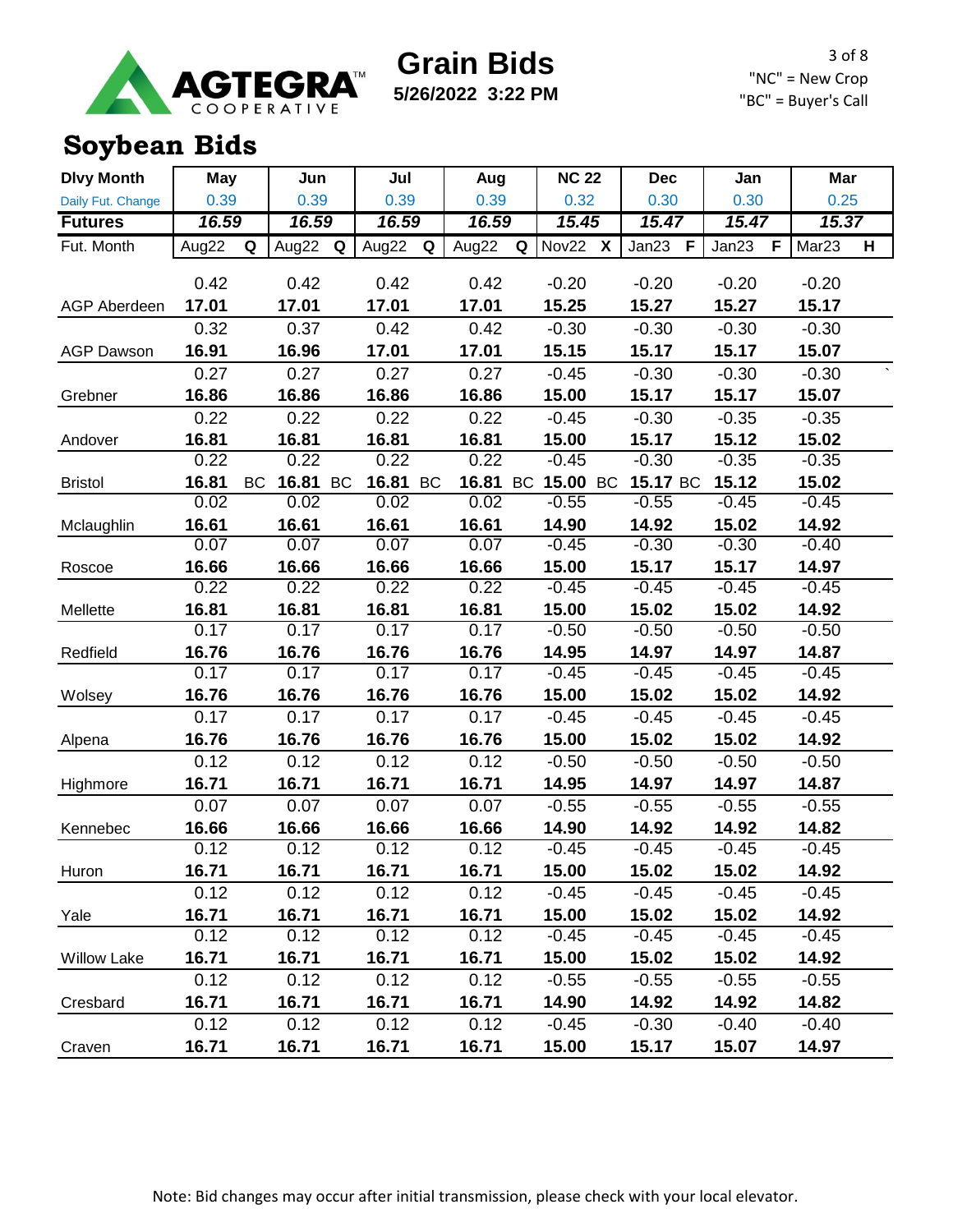

**5/26/2022 3:22 PM**

4 of 8 "NC" = New Crop "BC" = Buyer's Call

## **Soybean Bids**

| <b>Dlvy Month</b> | May        | Jun        | Jul        | Aug        | <b>NC 22</b>              | <b>Dec</b> | Jan        | Mar                    |
|-------------------|------------|------------|------------|------------|---------------------------|------------|------------|------------------------|
| Daily Fut. Change | 0.39       | 0.39       | 0.39       | 0.39       | 0.32                      | 0.30       | 0.30       | 0.25                   |
| <b>Futures</b>    | 16.59      | 16.59      | 16.59      | 16.59      | 15.45                     | 15.47      | 15.47      | 15.37                  |
| Fut. Month        | Aug22<br>Q | Aug22<br>Q | Aug22<br>Q | Aug22<br>Q | Nov22<br>$\boldsymbol{X}$ | Jan23<br>F | Jan23<br>F | Mar <sub>23</sub><br>H |
|                   | 0.04       | 0.04       | 0.04       | 0.04       | $-0.53$                   | $-0.53$    | $-0.53$    | $-0.53$                |
| Java              | 16.63      | 16.63      | 16.63      | 16.63      | 14.92                     | 14.94      | 14.94      | 14.84                  |
|                   | 0.02       | 0.02       | 0.02       | 0.02       | $-0.60$                   | $-0.45$    | $-0.55$    | $-0.55$                |
| Leola             | 16.61      | 16.61      | 16.61      | 16.61      | 14.85                     | 15.02      | 14.92      | 14.82                  |
|                   | 0.22       | 0.22       | 0.22       | 0.22       | $-0.45$                   | $-0.45$    | $-0.45$    | $-0.45$                |
| Northville        | 16.81      | 16.81      | 16.81      | 16.81      | 15.00                     | 15.02      | 15.02      | 14.92                  |
|                   | 0.12       | 0.12       | 0.12       | 0.12       | $-0.45$                   | $-0.45$    | $-0.45$    | $-0.45$                |
| <b>Bowdle</b>     | 16.71      | 16.71      | 16.71      | 16.71      | 15.00                     | 15.02      | 15.02      | 14.92                  |
|                   | $-0.04$    | $-0.04$    | $-0.04$    | $-0.04$    | $-0.61$                   | $-0.61$    | $-0.61$    | $-0.61$                |
| Herreid           | 16.55      | 16.55      | 16.55      | 16.55      | 14.84                     | 14.86      | 14.86      | 14.76                  |
|                   | $-0.07$    | $-0.07$    | $-0.07$    | $-0.07$    | $-0.64$                   | $-0.64$    | $-0.64$    | $-0.64$                |
| Pollock           | 16.52      | 16.52      | 16.52      | 16.52      | 14.81                     | 14.83      | 14.83      | 14.73                  |
|                   | $-0.07$    | $-0.07$    | $-0.07$    | $-0.07$    | $-0.64$                   | $-0.64$    | $-0.64$    | $-0.64$                |
| Hague             | 16.52      | 16.52      | 16.52      | 16.52      | 14.81                     | 14.83      | 14.83      | 14.73                  |
|                   | 0.22       | 0.22       | 0.22       | 0.22       | $-0.45$                   | $-0.45$    | $-0.45$    | $-0.45$                |
| Warner            | 16.81      | 16.81      | 16.81      | 16.81      | 15.00                     | 15.02      | 15.02      | 14.92                  |
|                   | $-0.02$    | $-0.02$    | $-0.02$    | $-0.02$    | $-0.59$                   | $-0.59$    | $-0.59$    | $-0.59$                |
| Lebanon           | 16.57      | 16.57      | 16.57      | 16.57      | 14.86                     | 14.88      | 14.88      | 14.78                  |
|                   | 0.12       | 0.12       | 0.12       | 0.12       | $-0.45$                   | $-0.30$    | $-0.40$    | $-0.40$                |
| Sun Terminal      | 16.71      | 16.71      | 16.71      | 16.71      | 15.00                     | 15.17      | 15.07      | 14.97                  |
|                   | 0.10       | 0.10       | 0.10       | 0.10       | $-0.57$                   | $-0.57$    | $-0.57$    | $-0.57$                |
| Faulkton          | 16.69      | 16.69      | 16.69      | 16.69      | 14.88                     | 14.90      | 14.90      | 14.80                  |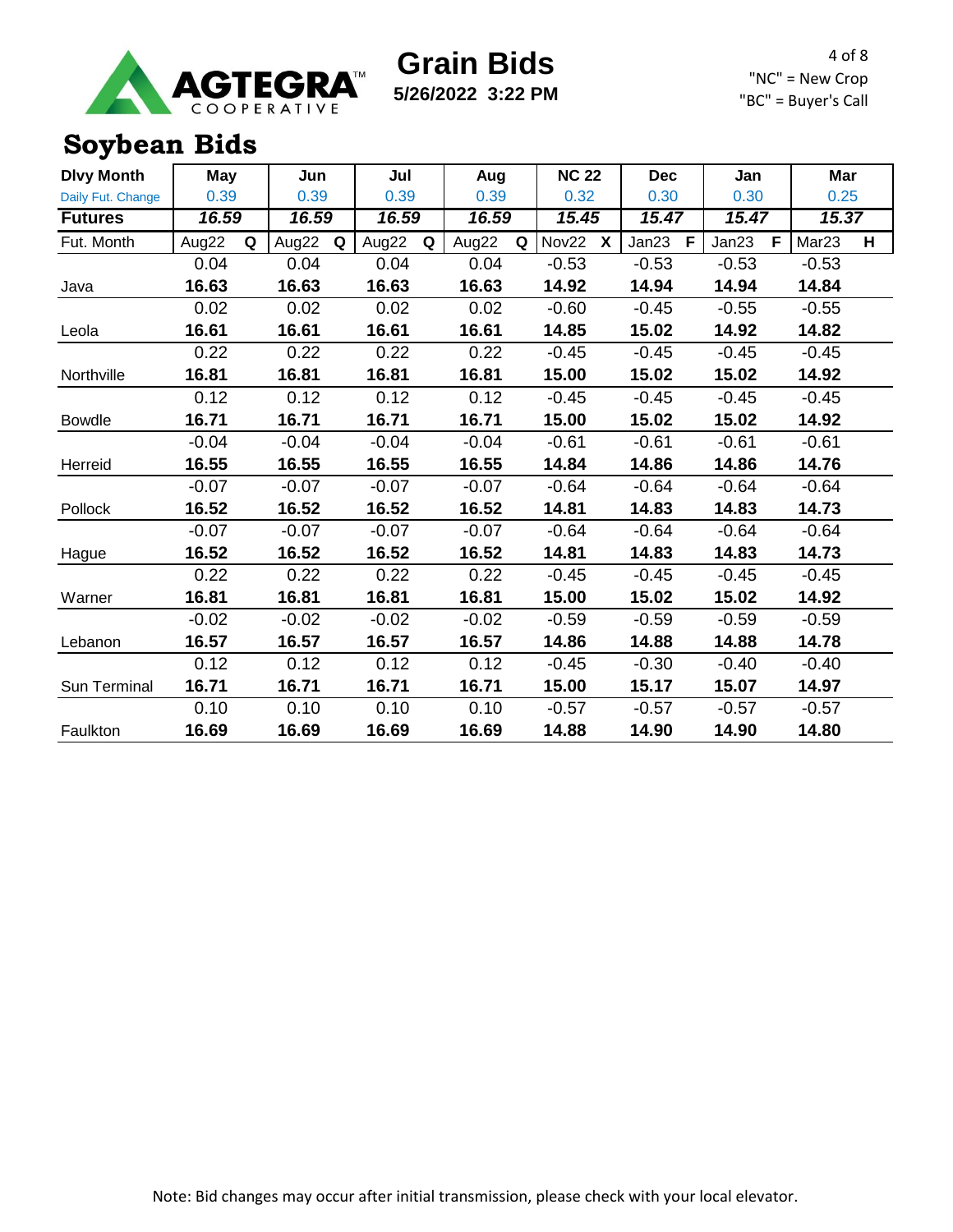

**Grain Bids 5/26/2022 3:22 PM**

5 of 8 "NC" = New Crop "BC" = Buyer's Call

## **Spring Wheat Bids** *Agtegra Protein Remarks: 1967 & 1968*

| Pro Scale: +02 ea 1/5 14.0-16.0; -02 ea 1/5 14.0-12.0 |                                  |                                  |                                  |                                  |          |          |            |            |
|-------------------------------------------------------|----------------------------------|----------------------------------|----------------------------------|----------------------------------|----------|----------|------------|------------|
| <b>Dlvy Month</b>                                     | May                              | Jun                              | Jul                              | <b>NC 22</b>                     | Sep      | Oct      | <b>Nov</b> | <b>Dec</b> |
| Daily Fut. Change                                     | 0.12                             | 0.12                             | 0.12                             | 0.12                             | 0.12     | 0.10     | 0.10       | 0.10       |
| <b>Futures</b>                                        | 12.92                            | 12.92                            | 12.92                            | 12.92                            | 12.92    | 12.88    | 12.88      | 12.88      |
| Fut. Month                                            | Jul22<br>$\overline{\mathsf{N}}$ | Jul22<br>$\overline{\mathsf{N}}$ | Jul22<br>$\overline{\mathsf{N}}$ | Sep22<br>$\overline{\mathsf{U}}$ | Sep22 U  | Dec22 Z  | Dec22<br>Z | Dec22<br>Z |
|                                                       |                                  |                                  |                                  |                                  |          |          |            |            |
|                                                       | $-0.55$                          | $-0.55$                          | $-0.55$                          | $-0.65$                          | $-0.65$  | $-0.55$  | $-0.55$    | $-0.50$    |
| Grebner                                               | 12.37                            | 12.37                            | 12.37                            | 12.27                            | 12.27    | 12.33    | 12.33      | 12.38      |
|                                                       | $-0.50$                          | $-0.50$                          | $-0.50$                          | $-0.60$                          | $-0.60$  | $-0.50$  | $-0.50$    | $-0.45$    |
| Andover                                               | 12.42                            | 12.42                            | 12.42 BC                         | 12.32 BC                         | 12.32 BC | 12.38 BC | 12.38 BC   | 12.43 BC   |
|                                                       | $-0.50$                          | $-0.50$                          | $-0.50$                          | $-0.60$                          | $-0.60$  | $-0.50$  | $-0.50$    | $-0.45$    |
| <b>Bristol</b>                                        | 12.42                            | 12.42                            | 12.42 BC                         | 12.32 BC                         | 12.32 BC | 12.38 BC | 12.38 BC   | 12.43 BC   |
|                                                       | $-0.60$                          | $-0.60$                          | $-0.60$                          | $-0.70$                          | $-0.70$  | $-0.60$  | $-0.60$    | $-0.55$    |
| Mclaughlin                                            | 12.32                            | 12.32                            | 12.32                            | 12.22                            | 12.22    | 12.28    | 12.28      | 12.33      |
|                                                       | $-0.55$                          | $-0.55$                          | $-0.55$                          | $-0.65$                          | $-0.55$  | $-0.50$  | $-0.50$    | $-0.50$    |
| Roscoe                                                | 12.37                            | 12.37                            | 12.37                            | 12.27                            | 12.37    | 12.38    | 12.38      | 12.38      |
|                                                       | $-0.55$                          | $-0.55$                          | $-0.55$                          | $-0.65$                          | $-0.65$  | $-0.55$  | $-0.55$    | $-0.50$    |
| Cresbard                                              | 12.37                            | 12.37                            | 12.37 BC                         | 12.27 BC                         | 12.27 BC | 12.33 BC | 12.33 BC   | 12.38 BC   |
|                                                       | $-0.45$                          | $-0.45$                          | $-0.45$                          | $-0.55$                          | $-0.55$  | $-0.45$  | $-0.45$    | $-0.40$    |
| Mansfield                                             | 12.47                            | 12.47                            | 12.47                            | 12.37                            | 12.37    | 12.43    | 12.43      | 12.48      |
|                                                       | $-0.45$                          | $-0.45$                          | $-0.45$                          | $-0.55$                          | $-0.55$  | $-0.45$  | $-0.45$    | $-0.40$    |
| Redfield (Elev.)                                      | 12.47                            | 12.47                            | 12.47                            | 12.37                            | 12.37    | 12.43    | 12.43      | 12.48      |
|                                                       | $-0.55$                          | $-0.55$                          | $-0.55$                          | $-0.65$                          | $-0.65$  | $-0.55$  | $-0.55$    | $-0.50$    |
| Alpena                                                | 12.37                            | 12.37                            | 12.37                            | 12.27                            | 12.27    | 12.33    | 12.33      | 12.38      |
|                                                       | $-0.50$                          | $-0.50$                          | $-0.50$                          | $-0.60$                          | $-0.60$  | $-0.50$  | $-0.50$    | $-0.45$    |
| Highmore                                              | 12.42                            | 12.42                            | 12.42                            | 12.32                            | 12.32    | 12.38    | 12.38      | 12.43      |
|                                                       | $-0.50$                          | $-0.50$                          | $-0.50$                          | $-0.60$                          | $-0.60$  | $-0.50$  | $-0.50$    | $-0.45$    |
| Kennebec                                              | 12.42                            | 12.42                            | 12.42                            | 12.32                            | 12.32    | 12.38    | 12.38      | 12.43      |
|                                                       | $-0.45$                          | $-0.45$                          | $-0.45$                          | $-0.55$                          | $-0.55$  | $-0.45$  | $-0.45$    | $-0.40$    |
| Huron                                                 | 12.47                            | 12.47                            | 12.47                            | 12.37                            | 12.37    | 12.43    | 12.43      | 12.48      |
|                                                       | $-0.45$                          | $-0.45$                          | $-0.45$                          | $-0.55$                          | $-0.55$  | $-0.45$  | $-0.45$    | $-0.40$    |
| Yale                                                  | 12.47                            | 12.47                            | 12.47                            | 12.37                            | 12.37    | 12.43    | 12.43      | 12.48      |
|                                                       | $-0.56$                          | $-0.56$                          | $-0.56$                          | $-0.66$                          | $-0.66$  | $-0.56$  | $-0.56$    | $-0.51$    |
| <b>Willow Lake</b>                                    | 12.36 BC                         | 12.36 BC                         | 12.36 BC                         | 12.26 BC                         | 12.26 BC | 12.32 BC | 12.32 BC   | 12.37 BC   |
|                                                       | $-0.55$                          | $-0.55$                          | $-0.55$                          | $-0.65$                          | $-0.55$  | $-0.50$  | $-0.50$    | $-0.50$    |
| Sun-Terminal                                          | 12.37                            | 12.37                            | 12.37                            | 12.27                            | 12.37    | 12.38    | 12.38      | 12.38      |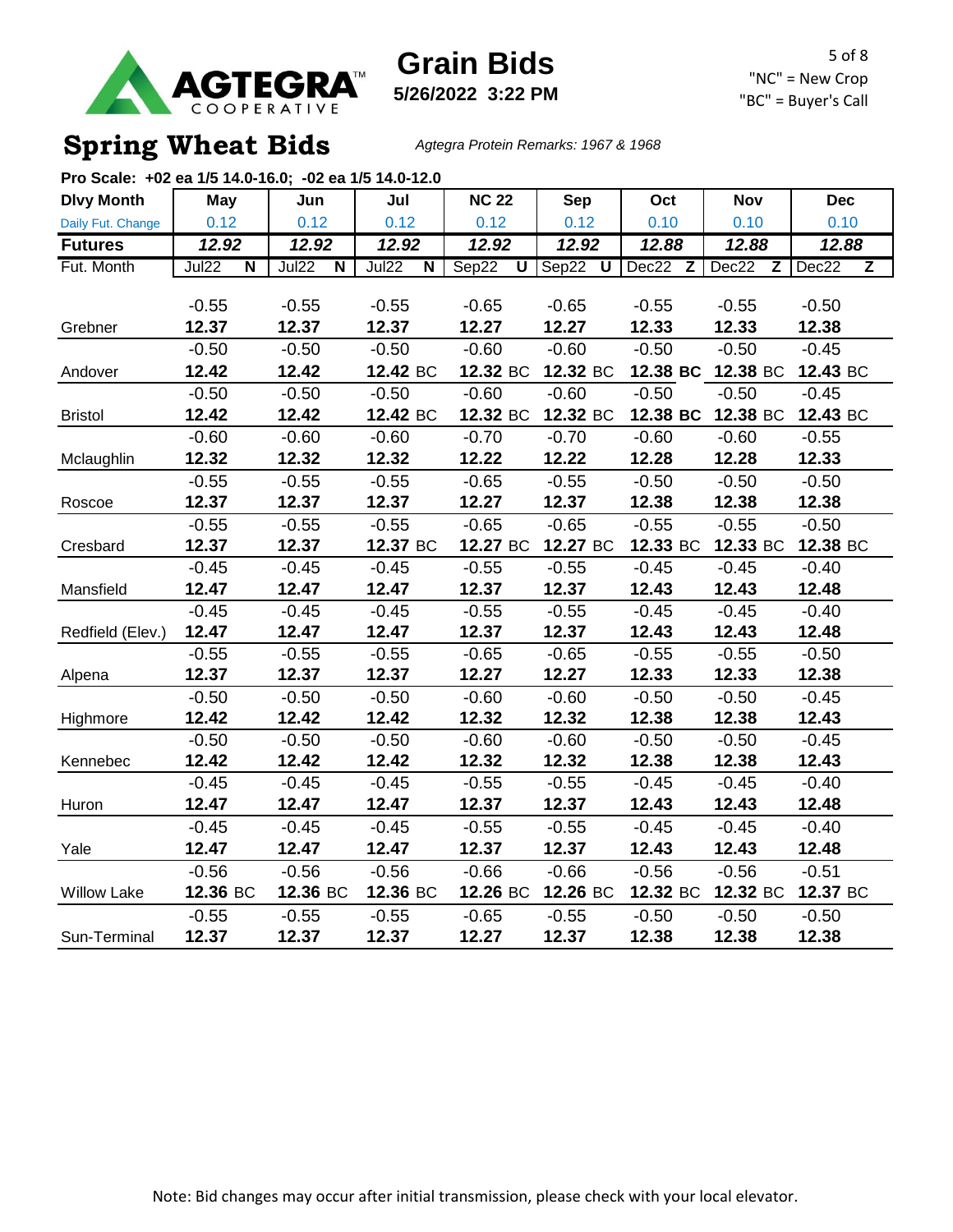

**5/26/2022 3:22 PM**

6 of 8 "NC" = New Crop "BC" = Buyer's Call

## **Spring Wheat Bids**

| <b>Dlvy Month</b> | May        | Jun        | Jul        | <b>NC 22</b> | <b>Sep</b> | Oct        | <b>Nov</b> | <b>Dec</b> |
|-------------------|------------|------------|------------|--------------|------------|------------|------------|------------|
| Daily Fut. Change | 0.12       | 0.12       | 0.12       | 0.12         | 0.12       | 0.10       | 0.10       | 0.10       |
| <b>Futures</b>    | 12.92      | 12.92      | 12.92      | 12.92        | 12.92      | 12.88      | 12.88      | 12.88      |
| Fut. Month        | Jul22<br>N | Jul22<br>N | Jul22<br>N | Sep22<br>U   | Sep22<br>U | Dec22<br>Z | Dec22<br>Z | Dec22<br>Z |
|                   | $-0.55$    | $-0.55$    | $-0.55$    | $-0.65$      | $-0.55$    | $-0.50$    | $-0.50$    | $-0.50$    |
| Craven            | 12.37      | 12.37      | 12.37      | 12.27        | 12.37      | 12.38      | 12.38      | 12.38      |
|                   | $-0.65$    | $-0.65$    | $-0.65$    | $-0.75$      | $-0.65$    | $-0.60$    | $-0.60$    | $-0.60$    |
| Java              | 12.27      | 12.27      | 12.27      | 12.17        | 12.27      | 12.28      | 12.28      | 12.28      |
|                   | $-0.64$    | $-0.64$    | $-0.64$    | $-0.74$      | $-0.64$    | $-0.59$    | $-0.59$    | $-0.59$    |
| Leola             | 12.28      | 12.28      | 12.28      | 12.18        | 12.28      | 12.29      | 12.29      | 12.29      |
|                   | $-0.45$    | $-0.45$    | $-0.45$    | $-0.55$      | $-0.55$    | $-0.45$    | $-0.45$    | $-0.40$    |
| Northville        | 12.47      | 12.47      | 12.47      | 12.37        | 12.37      | 12.43      | 12.43      | 12.48      |
|                   | $-0.55$    | $-0.55$    | $-0.55$    | $-0.65$      | $-0.55$    | $-0.50$    | $-0.50$    | $-0.50$    |
| <b>Bowdle</b>     | 12.37      | 12.37      | 12.37      | 12.27        | 12.37      | 12.38      | 12.38      | 12.38      |
|                   | $-0.74$    | $-0.74$    | $-0.74$    | $-0.84$      | $-0.74$    | $-0.69$    | $-0.69$    | $-0.69$    |
| Herreid           | 12.18      | 12.18      | 12.18      | 12.08        | 12.18      | 12.19      | 12.19      | 12.19      |
|                   | $-0.77$    | $-0.77$    | $-0.77$    | $-0.87$      | $-0.77$    | $-0.72$    | $-0.72$    | $-0.72$    |
| Pollock           | 12.15      | 12.15      | 12.15      | 12.05        | 12.15      | 12.16      | 12.16      | 12.16      |
|                   | $-0.77$    | $-0.77$    | $-0.77$    | $-0.87$      | $-0.77$    | $-0.72$    | $-0.72$    | $-0.72$    |
| Hague             | 12.15      | 12.15      | 12.15      | 12.05        | 12.15      | 12.16      | 12.16      | 12.16      |
|                   | $-0.50$    | $-0.50$    | $-0.50$    | $-0.60$      | $-0.60$    | $-0.50$    | $-0.50$    | $-0.45$    |
| Warner            | 12.42      | 12.42      | 12.42      | 12.32        | 12.32      | 12.38      | 12.38      | 12.43      |
|                   | $-0.70$    | $-0.70$    | $-0.70$    | $-0.80$      | $-0.70$    | $-0.65$    | $-0.65$    | $-0.65$    |
| Lebanon           | 12.22      | 12.22      | 12.22      | 12.12        | 12.22      | 12.23      | 12.23      | 12.23      |
|                   | $-0.59$    | $-0.59$    | $-0.59$    | $-0.69$      | $-0.69$    | $-0.59$    | $-0.59$    | $-0.54$    |
| Faulkton          | 12.33      | 12.33      | 12.33      | 12.23        | 12.23      | 12.29      | 12.29      | 12.34      |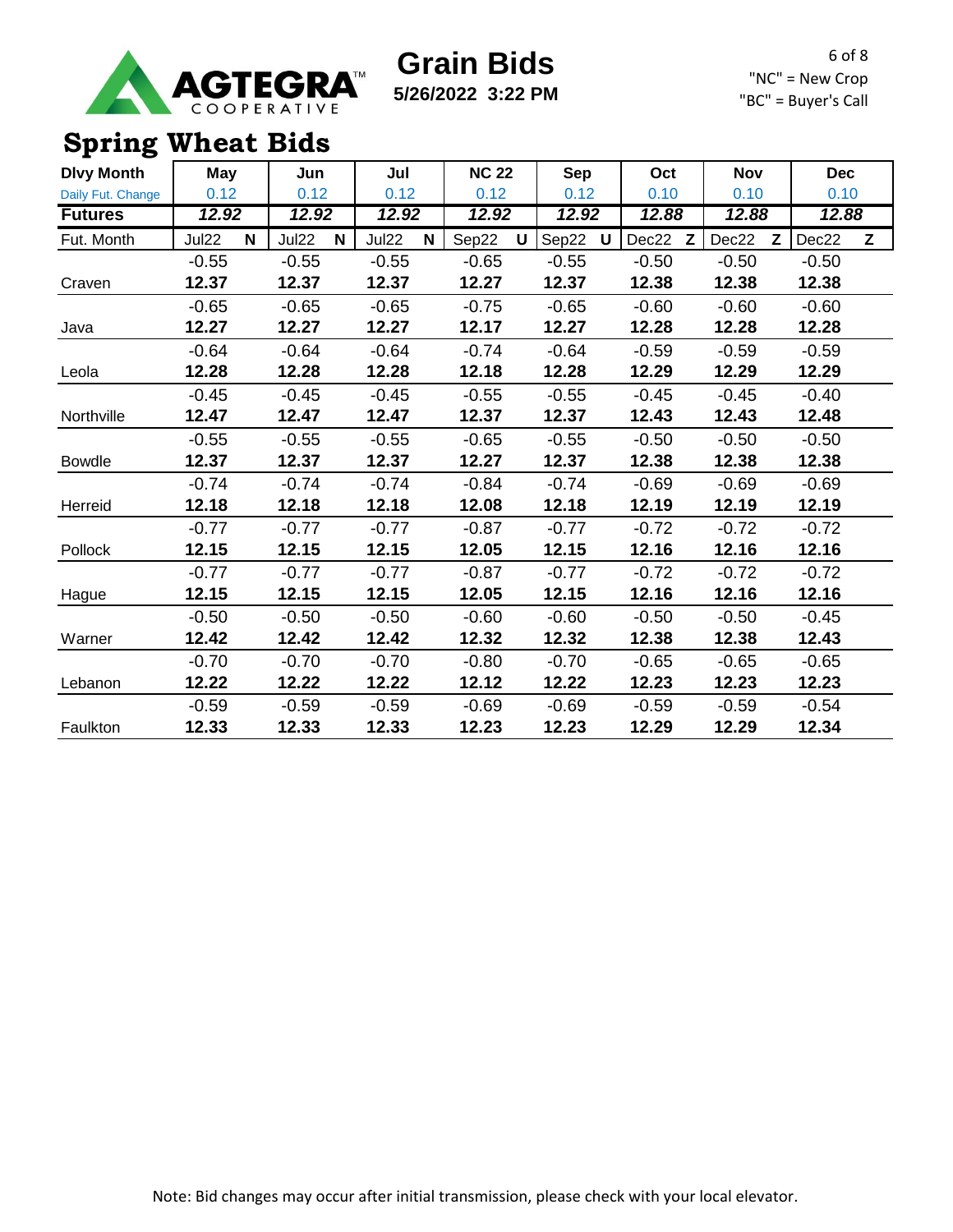

**5/26/2022 3:22 PM**

7 of 8 "NC" = New Crop "BC" = Buyer's Call

### **Winter Wheat Bids** *Agetgra Protein Remarks: 1966*

| Protein Scale = +4 CENTS PER 1/5 12.0-14.0, +2 CENTS PER 1/5 14.1-16.0 & -4 CENTS PER 1/5 12.0-11.0 |                  |           |                  |   |                  |   |                  |   |                   |  |                  |              |                  |   |                  |    |
|-----------------------------------------------------------------------------------------------------|------------------|-----------|------------------|---|------------------|---|------------------|---|-------------------|--|------------------|--------------|------------------|---|------------------|----|
| <b>Dlvy Month</b>                                                                                   | May              |           | Jun              |   | <b>NC 22</b>     |   | Aug              |   | <b>Sep</b>        |  | Oct              |              | <b>Nov</b>       |   | <b>Dec</b>       |    |
| Daily Fut. Change                                                                                   | $-0.05$          |           | $-0.05$          |   | $-0.04$          |   | $-0.04$          |   | $-0.04$           |  | $-0.04$          |              | $-0.04$          |   | $-0.04$          |    |
| <b>Futures</b>                                                                                      | 12.28            |           | 12.28            |   | 12.34            |   | 12.34            |   | 12.34             |  | 12.40            |              | 12.40            |   | 12.40            |    |
| Fut. Month                                                                                          | Jul22            | N         | Jul22            | N | Sep22            | U | Sep22            | U | Sep22 U           |  | Dec22            | $\mathsf{Z}$ | Dec22            | Z | Dec22            | Z  |
|                                                                                                     | $-0.30$          |           | $-0.30$          |   | $-0.40$          |   | $-0.35$          |   | $-0.35$           |  | $-0.30$          |              | $-0.30$          |   | $-0.35$          |    |
| Andover                                                                                             | 11.98            | BC.       | 11.98 BC         |   | 11.94 BC         |   | 11.99            |   | BC 11.99 BC       |  | 12.10 BC         |              |                  |   | 12.10 BC 12.05   | ВC |
|                                                                                                     | $-0.30$          |           | $-0.30$          |   | $-0.40$          |   | $-0.35$          |   | $-0.35$           |  | $-0.30$          |              | $-0.30$          |   | $-0.35$          |    |
| <b>Bristol</b>                                                                                      | 11.98            | <b>BC</b> | 11.98 BC         |   | 11.94 BC         |   |                  |   | 11.99 BC 11.99 BC |  | 12.10 BC         |              |                  |   | 12.10 BC 12.05   | BC |
|                                                                                                     | $-0.50$          |           | $-0.50$          |   | $-0.50$          |   | $-0.45$          |   | $-0.45$           |  | $-0.40$          |              | $-0.40$          |   | $-0.45$          |    |
| Mclaughlin                                                                                          | 11.78            |           | 11.78            |   | 11.84            |   | 11.89            |   | 11.89             |  | 12.00            |              | 12.00            |   | 11.95            |    |
|                                                                                                     | $-0.40$          |           | $-0.40$          |   | $-0.40$          |   | $-0.35$          |   | $-0.35$           |  | $-0.30$          |              | $-0.30$          |   | $-0.35$          |    |
| Roscoe                                                                                              | 11.88            |           | 11.88            |   | 11.94            |   | 11.99            |   | 11.99             |  | 12.10            |              | 12.10            |   | 12.05            |    |
|                                                                                                     | $-0.15$          |           | $-0.15$          |   | $-0.25$          |   | $-0.20$          |   | $-0.20$           |  | $-0.15$          |              | $-0.15$          |   | $-0.20$          |    |
| Redfield (Elev.)                                                                                    | 12.13            |           | 12.13            |   | 12.09            |   | 12.14            |   | 12.14             |  | 12.25            |              | 12.25            |   | 12.20            |    |
|                                                                                                     | $-0.20$<br>12.08 |           | $-0.20$<br>12.08 |   | $-0.35$<br>11.99 |   | $-0.30$<br>12.04 |   | $-0.30$<br>12.04  |  | $-0.25$<br>12.15 |              | $-0.25$<br>12.15 |   | $-0.30$<br>12.10 |    |
| Alpena                                                                                              |                  |           |                  |   |                  |   |                  |   |                   |  |                  |              |                  |   |                  |    |
|                                                                                                     | $-0.10$          |           | $-0.15$          |   | $-0.25$          |   | $-0.20$          |   | $-0.20$           |  | $-0.15$          |              | $-0.15$          |   | $-0.20$          |    |
| Highmore                                                                                            | 12.18            |           | 12.13            |   | 12.09            |   | 12.14            |   | 12.14             |  | 12.25            |              | 12.25            |   | 12.20            |    |
|                                                                                                     | $-0.15$          |           | $-0.20$          |   | $-0.30$          |   | $-0.25$          |   | $-0.25$           |  | $-0.20$          |              | $-0.20$          |   | $-0.25$          |    |
| Kennebec                                                                                            | 12.13            |           | 12.08            |   | 12.04            |   | 12.09            |   | 12.09             |  | 12.20            |              | 12.20            |   | 12.15            |    |
|                                                                                                     | $-0.10$          |           | $-0.10$          |   | $-0.25$          |   | $-0.20$          |   | $-0.20$           |  | $-0.15$          |              | $-0.15$          |   | $-0.20$          |    |
| Huron                                                                                               | 12.18            |           | 12.18            |   | 12.09            |   | 12.14            |   | 12.14             |  | 12.25            |              | 12.25            |   | 12.20            |    |
| Yale                                                                                                | $-0.10$<br>12.18 |           | $-0.10$<br>12.18 |   | $-0.25$<br>12.09 |   | $-0.20$<br>12.14 |   | $-0.20$<br>12.14  |  | $-0.15$<br>12.25 |              | $-0.15$<br>12.25 |   | $-0.20$<br>12.20 |    |
|                                                                                                     | $-0.40$          |           | $-0.40$          |   | $-0.40$          |   | $-0.35$          |   | $-0.35$           |  | $-0.30$          |              | $-0.30$          |   | $-0.35$          |    |
| Sun-T/Craven                                                                                        | 11.88            |           | 11.88            |   | 11.94            |   | 11.99            |   | 11.99             |  | 12.10            |              | 12.10            |   | 12.05            |    |
|                                                                                                     | $-0.50$          |           | $-0.50$          |   | $-0.50$          |   | $-0.45$          |   | $-0.45$           |  | $-0.40$          |              | $-0.40$          |   | $-0.45$          |    |
| Java                                                                                                | 11.78            |           | 11.78            |   | 11.84            |   | 11.89            |   | 11.89             |  | 12.00            |              | 12.00            |   | 11.95            |    |
|                                                                                                     | $-0.50$          |           | $-0.50$          |   | $-0.50$          |   | $-0.45$          |   | $-0.45$           |  | $-0.40$          |              | $-0.40$          |   | $-0.45$          |    |
| Leola                                                                                               | 11.78            |           | 11.78            |   | 11.84            |   | 11.89            |   | 11.89             |  | 12.00            |              | 12.00            |   | 11.95            |    |
|                                                                                                     | $-0.20$          |           | $-0.20$          |   | $-0.30$          |   | $-0.25$          |   | $-0.25$           |  | $-0.20$          |              | $-0.20$          |   | $-0.25$          |    |
| Northville                                                                                          | 12.08            |           | 12.08            |   | 12.04            |   | 12.09            |   | 12.09             |  | 12.20            |              | 12.20            |   | 12.15            |    |
|                                                                                                     | $-0.40$          |           | $-0.40$          |   | $-0.40$          |   | $-0.35$          |   | $-0.35$           |  | $-0.30$          |              | $-0.30$          |   | $-0.35$          |    |
| <b>Bowdle</b>                                                                                       | 11.88            |           | 11.88            |   | 11.94            |   | 11.99            |   | 11.99             |  | 12.10            |              | 12.10            |   | 12.05            |    |
|                                                                                                     | $-0.59$          |           | $-0.59$          |   | $-0.59$          |   | $-0.54$          |   | $-0.54$           |  | $-0.49$          |              | $-0.49$          |   | $-0.54$          |    |
| Herreid                                                                                             | 11.69            |           | 11.69            |   | 11.75            |   | 11.80            |   | 11.80             |  | 11.91            |              | 11.91            |   | 11.86            |    |
|                                                                                                     | $-0.62$          |           | $-0.62$          |   | $-0.62$          |   | $-0.57$          |   | $-0.57$           |  | $-0.52$          |              | $-0.52$          |   | $-0.57$          |    |
| Pollock                                                                                             | 11.66            |           | 11.66            |   | 11.72            |   | 11.77            |   | 11.77             |  | 11.88            |              | 11.88            |   | 11.83            |    |
|                                                                                                     | $-0.62$          |           | $-0.62$          |   | $-0.62$          |   | $-0.57$          |   | $-0.57$           |  | $-0.52$          |              | $-0.52$          |   | $-0.57$          |    |
| Hague                                                                                               | 11.66            |           | 11.66            |   | 11.72            |   | 11.77            |   | 11.77             |  | 11.88            |              | 11.88            |   | 11.83            |    |
|                                                                                                     | $-0.55$          |           | $-0.55$          |   | $-0.55$          |   | $-0.50$          |   | $-0.50$           |  | $-0.45$          |              | $-0.45$          |   | $-0.50$          |    |
| Lebanon                                                                                             | 11.73<br>$-0.29$ |           | 11.73<br>$-0.29$ |   | 11.79<br>$-0.39$ |   | 11.84<br>$-0.34$ |   | 11.84<br>$-0.34$  |  | 11.95<br>$-0.29$ |              | 11.95<br>$-0.29$ |   | 11.90<br>$-0.34$ |    |
| Faulkton                                                                                            | 11.99            |           | 11.99            |   | 11.95            |   | 12.00            |   | 12.00             |  | 12.11            |              | 12.11            |   | 12.06            |    |